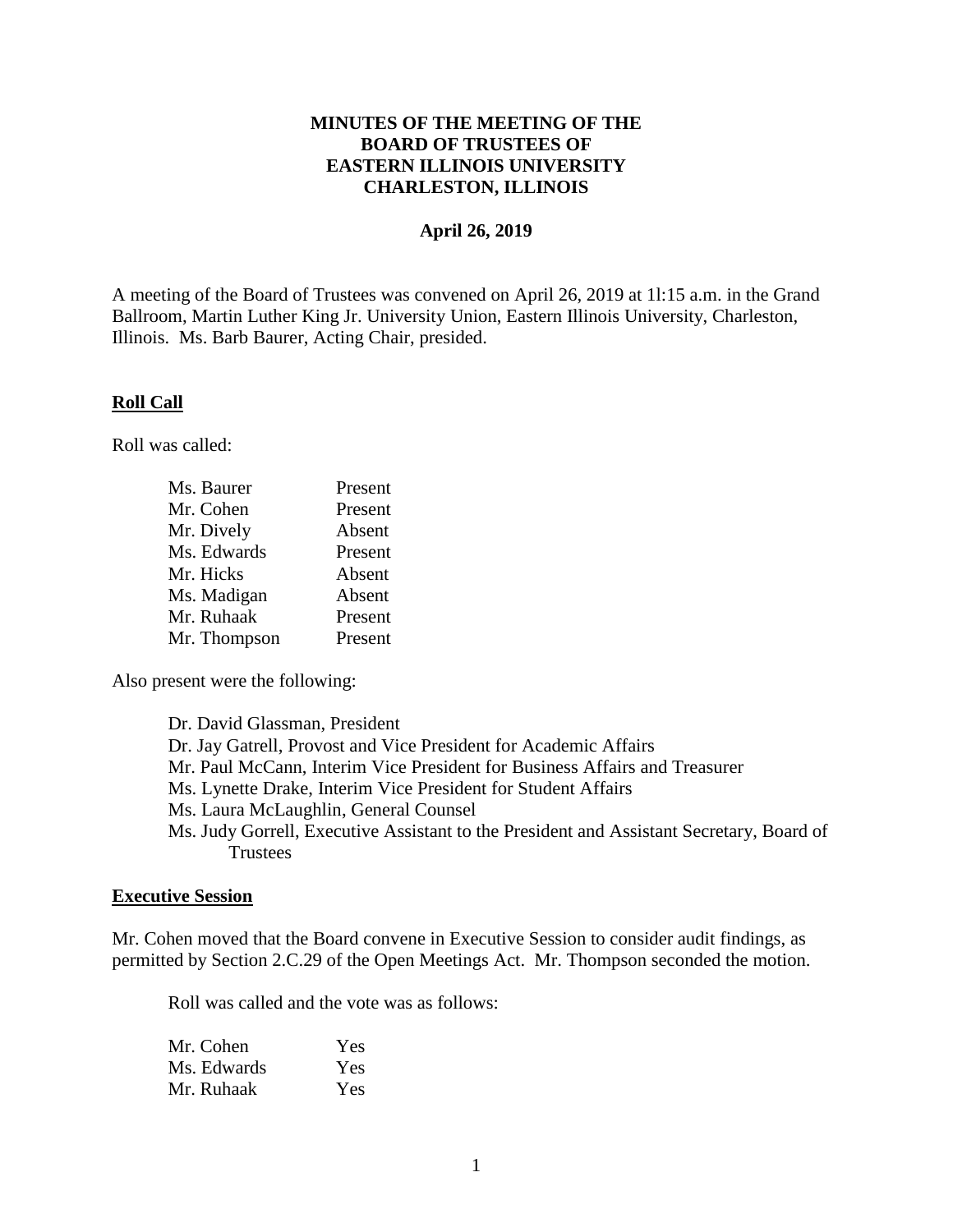Mr. Thompson Yes Ms. Baurer Yes

Motion carried.

Mr. Thompson moved to return to Open Session. Mr. Cohen seconded the motion.

Roll was called and the vote was as follows:

| Mr. Cohen    | Yes |
|--------------|-----|
| Ms. Edwards  | Yes |
| Mr. Ruhaak   | Yes |
| Mr. Thompson | Yes |
| Ms. Baurer   | Yes |

Motion carried.

## **Information Items**

## **Report from Board Chair**

Ms. Baurer introduced the new Trustees. The Board Chair read the following proclamations for Mr. Daniel Caulkins and Dr. Jan Gilchrist and presented each of them with a gift thanking them for their service on the Board of Trustees.

# **Proclamation for Daniel P. Caulkins**

Before the Board of Trustees of Eastern Illinois University—a **Proclamation** recognizing the contributions and achievements of Eastern Illinois University Trustee **Daniel P. Caulkins**—

## **OFFERED THIS 26th DAY OF APRIL, YEAR TWO THOUSAND AND NINETEEN:**

**Whereas**, Mr. Caulkins began his 45-plus year relationship with Eastern Illinois University as a student and graduate, having earned a bachelor's degree in business from the university in 1973;

- And Whereas, Mr. Caulkins left campus to seek a career in business, yet remained a steadfast devotee to his alma mater, faithfully promoting Eastern Illinois University and displaying his EIU connection, serving as a strong advocate for EIU among potential student recruits from Decatur and beyond;
- **And Whereas**, Mr. Caulkins has worked to enhance the reputation and respect for Eastern Illinois University through his perpetual advocacy;
- **And Whereas**, Mr. Caulkins provided sound judgement and leadership to the Board of Trustees through his appointment to the Board in November 2015, contributing his more than 40 years of business and management experience—including his work on the board's various committees to the college's leadership, governance, and progress;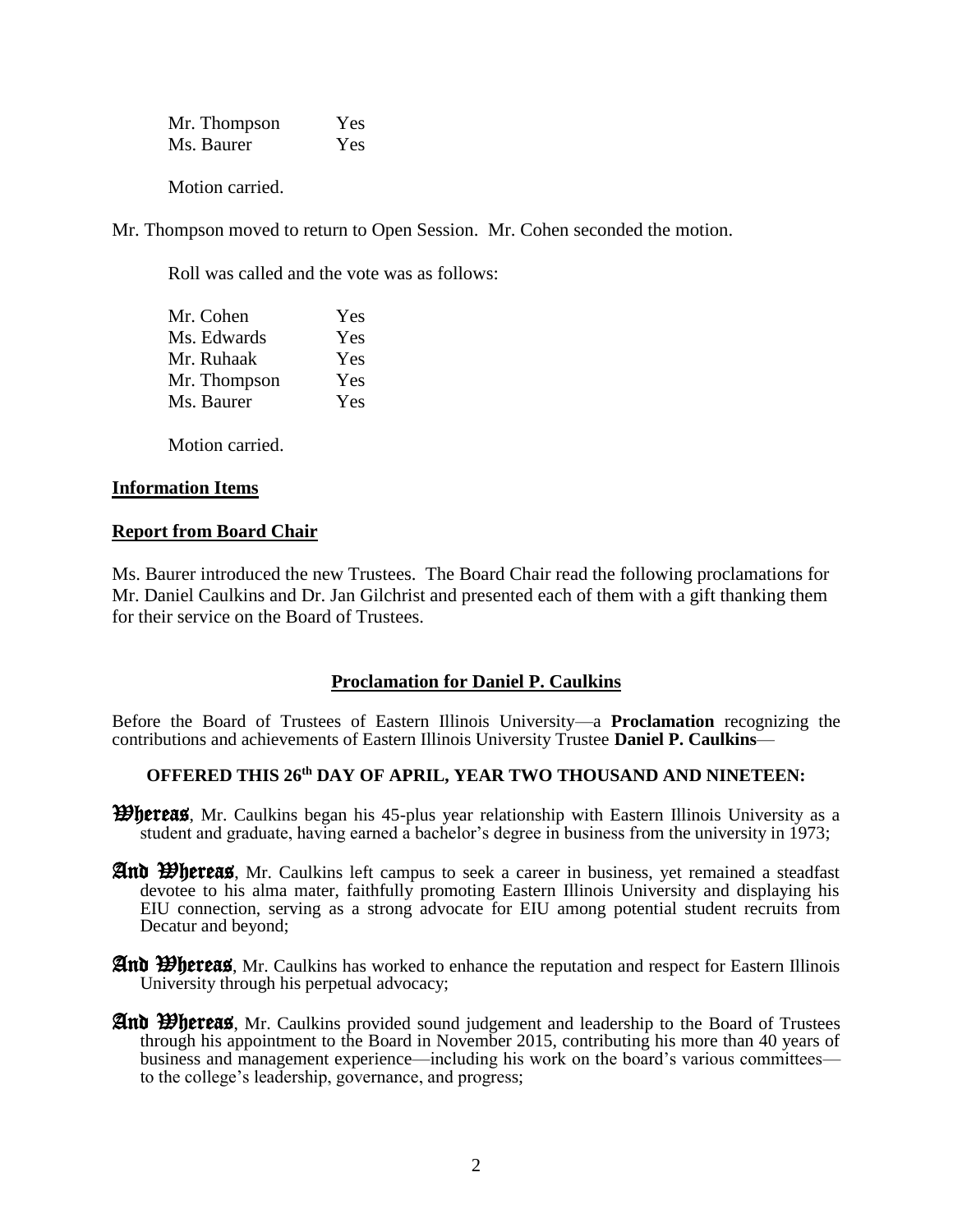- And Whereas, Mr. Caulkins, throughout his tenure on Eastern Illinois University's Board of Trustees, has helped position the university to fulfill its critical mission of serving its students and regional communities in the best capacities possible;
- **And Whereas**, Mr. Caulkins has lent specific regional support to Eastern Illinois University as a member of the board of directors of the Central Illinois Capital Development Board and as an active member of the Decatur community, where he and his wife Jo have lived since 1978;
- And Whereas, Mr. Caulkins has helped EIU become a regional model for growth and development in the state;
- And Whereas, Mr. Caulkins has earned an opportunity to continue his service to the State of Illinois as a State Representative in Illinois'  $101<sup>st</sup>$  District, and therefore must end his service to the University as a member of the Board of Trustees;
- **Prow, Cherefore Be It Resolved Chat** the current members of Eastern Illinois University's Board of Trustees, along with the university's administrators, faculty, staff and students, do hereby express their utmost gratitude to Daniel P. Caulkins for his guidance and dedicated service to Eastern Illinois University, and do hereby thank him for his continued commitment to the citizens of Illinois. His commitment to Eastern Illinois University and its student success initiatives will be missed by the university's faculty, staff, students, administrators, executives and fellow board members.

#### **Proclamation for Dr. Jan Spivey Gilchrist**

Before the Board of Trustees of Eastern Illinois University—a **Proclamation** recognizing the contributions and achievements of Eastern Illinois University Trustee **Dr. Jan Spivey Gilchrist**—

#### **OFFERED THIS 26th DAY OF APRIL, YEAR TWO THOUSAND AND NINETEEN:**

**Whereas**, Dr. Spivey Gilchrist began her 45-plus year relationship with Eastern Illinois University as a student and graduate, having earned a bachelor's degree in art education from the university in 1973;

And Whereas, Dr. Spivey Gilchrist left campus to pursue her dream of becoming an award-winning writer and illustrator while remaining a steadfast devotee to her alma mater, faithfully promoting Eastern Illinois University and displaying her EIU connection, serving as a strong advocate for EIU among potential student recruits from Olympia Fields and beyond;

**And Whereas**, Dr. Spivey Gilchrist has worked to enhance the reputation and respect for Eastern Illinois University through her perpetual advocacy; and through her recognition as a Distinguished Alumna by the EIU Alumni Association in 1992 and her recognition as a Notable EIU Alumni;

And Whereas, Dr. Spivey Gilchrist provided sound judgement and leadership to the Board of Trustees through her appointment to the Board in May 2013, contributing her more than 40 years of art education, appreciation, and sponsorship—including her work on the board's various committees—to the college's leadership, governance, and progress;

**And Whereas**, Dr. Spivey Gilchrist has brought an abundant amount of exposure to Eastern Illinois University through her numerous writings, illustrations, awards, and commissions; and has additionally honored her alma mater through inductions into the International Hall of Fame for Writers of African Descent and the prestigious Society of Illustrators;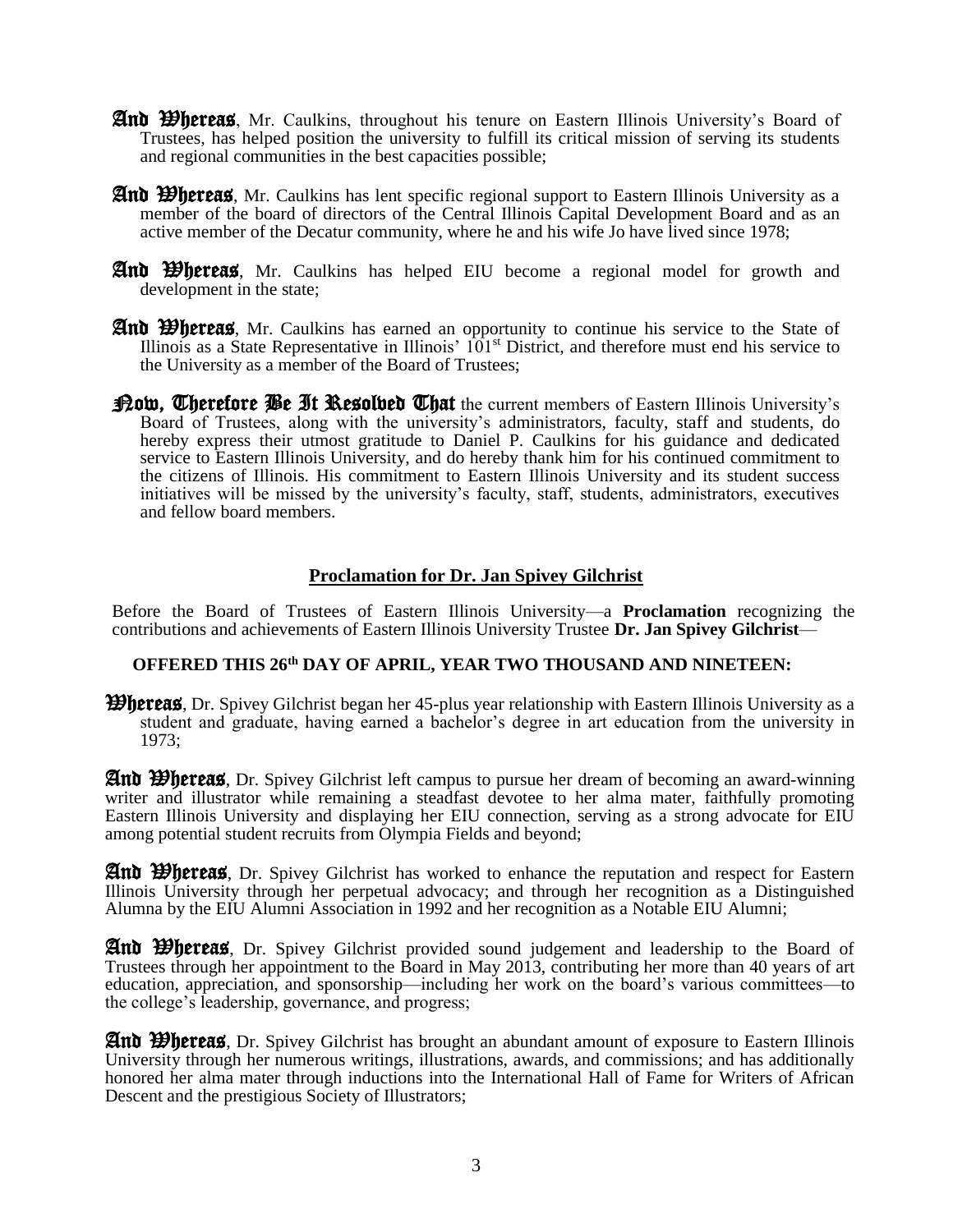**And Whereas**, Dr. Spivey Gilchrist's collaboration with Ashley Bryan has been the inspiration for the Bryan/Gilchrist Collaboration Award, given to the children who can best work together on a collaborative enterprise;

**And Whereas**, Dr. Spivey Gilchrist, throughout her tenure on Eastern Illinois University's Board of Trustees, has helped position the university to fulfill its critical mission of serving its students and regional communities in the best capacities possible;

**And Whereas**, Dr. Spivey Gilchrist has helped EIU become a regional model for growth and development in the state;

Pow, Therefore Be It Resolved That the current members of Eastern Illinois University's Board of Trustees, along with the university's administrators, faculty, staff and students, do hereby express their utmost gratitude to Dr. Jan Spivey Gilchrist for her guidance and dedicated service to Eastern Illinois University, and do hereby thank her for her continued commitment to the citizens of Illinois. Her commitment to Eastern Illinois University and its student success initiatives will be missed by the university's faculty, staff, students, administrators, executives and fellow board members.

## **Committee Reports**

## Executive/Planning Committee

President Glassman provided a Springfield update. From all indications in Springfield, we will have a stable budget. The Governor's proposed budget has a 5 percent increase in it. This is the first budget increase since 2002. There is also a proposed capital bill and EIU's capital request is the  $6<sup>th</sup>$  highest priority of IBHE. There is a capital bill about every ten years. President Glassman, Provost Gatrell, and VP McCann will testify before the Senate H. E. Committee on May 9. Commencement will be May 4, and we will have four commencement ceremonies at 9 a.m., 12 noon, 3 p.m., and 6 p.m.

Mr. Josh Norman, Associate VP for Enrollment Management, provided an update. The yield rate is >80 percent. Currently the Community Ambassador Scholarships are at thirty-three \$2,000 scholarships. There are sixteen Scholarship Nights scheduled at the local schools. Various administrators and Admissions staff attend the Scholarship Nights and present the EIU scholarships.

Board Relations Committee – Provost Gatrell provided an update on the search for the Vice President for University Advancement. Four candidates will be coming to campus in the next couple of weeks.

## Finance/Audit Committee

Mr. McCann provided a budget update and discussed the FY20 Tuition Recommendation. Mr. McCann also discussed the expenditure recommendation for purchase of Marketing & Media Buying Services. This purchase item is not to exceed \$500,000.00 per year, and the total contract with Central States Media, Peoria, IL is not to exceed \$5,000,000.00. The awarded vendor is to provide oversight and management of traditional media planning and placement for TV, radio, print, digital, outdoor and sponsorship opportunities, as well as consultation.

Board Regulations – No report.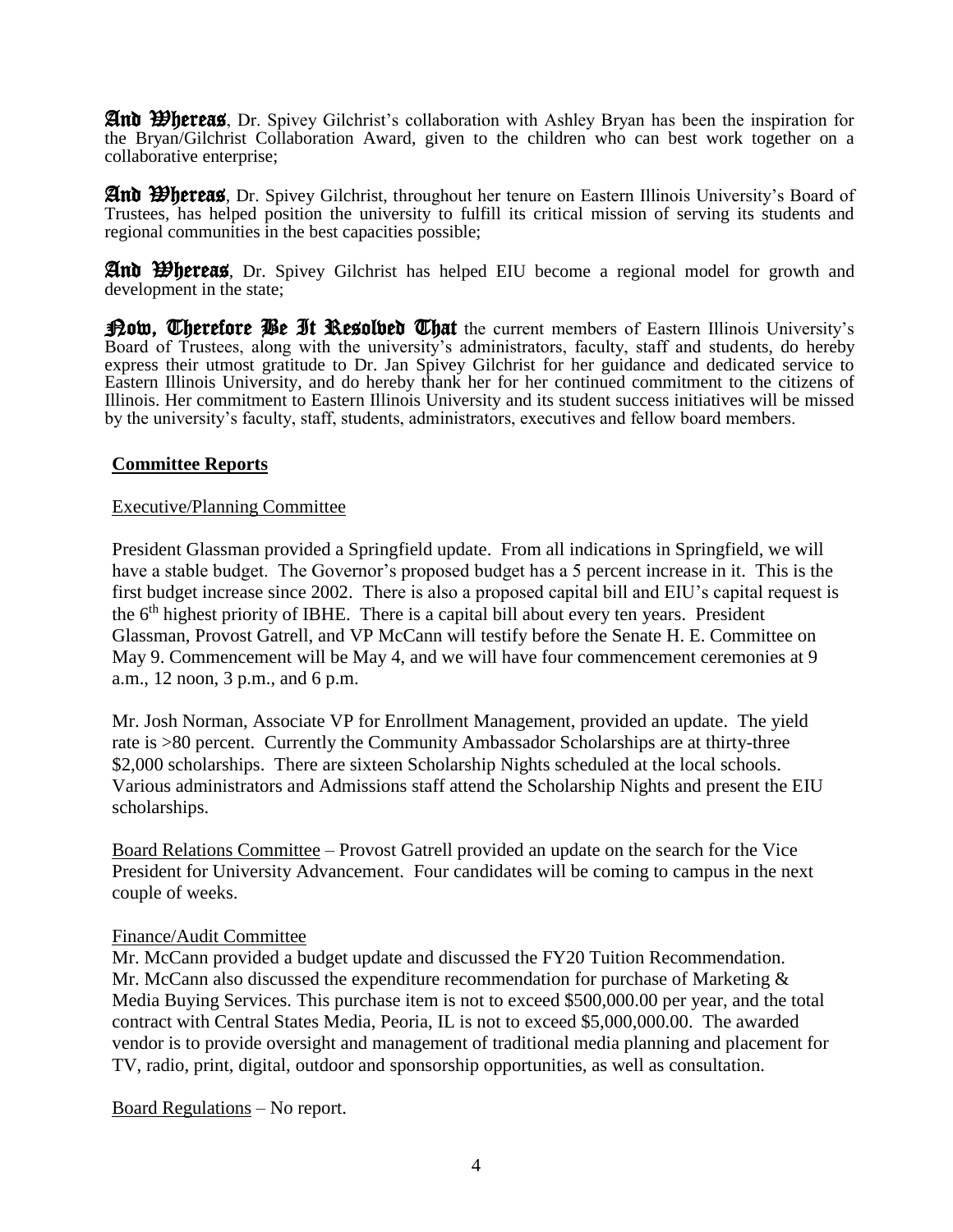## Academic and Student Affairs Committee

The Committee discussed a new program – B.S. in Fashion Merchandising, and the Provost provided an update on the Vitalization Outcomes of Academic Programs. Ms. Drake introduced Mr. Kent Martin, Chief of the University Police Department operations. He provided some of the history of UPD as well as some of the activities and training currently taking place on campus. The Board will be asked to vote on tenure recommendations for four faculty members and the new Dean of Health and Human Services. Ms. Drake handed out the Summer 2019 schedule for camps and conferences to be on campus this summer.

## **Action Items**

1. Mr. Thompson moved to approve the minutes of the Board Meeting on January 25, 2019. Mr. Cohen seconded the motion.

Roll was called and the vote was as follows:

| Mr. Cohen    | Yes     |
|--------------|---------|
| Ms. Edwards  | Abstain |
| Mr. Ruhaak   | Yes     |
| Mr. Thompson | Yes     |
| Ms. Baurer   | Yes     |
|              |         |

Motion carried.

2. Mr. Cohen moved to approve the purchase of Marketing & Media Buying Services from Central States Media, Peoria, IL at a cost not to exceed \$500,000.00 per year. The total contract shall not exceed \$5,000,000.00 for the initial term and subsequent renewal periods. The initial one-year agreement is for the period July 1, 2019 through June 30, 2020 with the University's option to renew for a one-year period followed by four (4) two-year periods. The recommended vendor is a certified BEP vendor. The fund source is Appropriated and Income Funds. Mr. Thompson seconded the motion.

Roll was called and the vote was as follows:

| Mr. Cohen    | Yes     |
|--------------|---------|
| Ms. Edwards  | Abstain |
| Mr. Ruhaak   | Yes     |
| Mr. Thompson | Yes     |
| Ms. Baurer   | Yes     |

Motion carried.

3. Mr. Thompson moved to approve the purchase of various books and periodicals for Booth Library from EBSCO Industries Inc. Cary, IL. This is a sole source vendor, and the cost is not to exceed \$480,000.00. There was no BEP goal set for this purchase. The fund source is Appropriated and Income Funds. Mr. Cohen seconded the motion.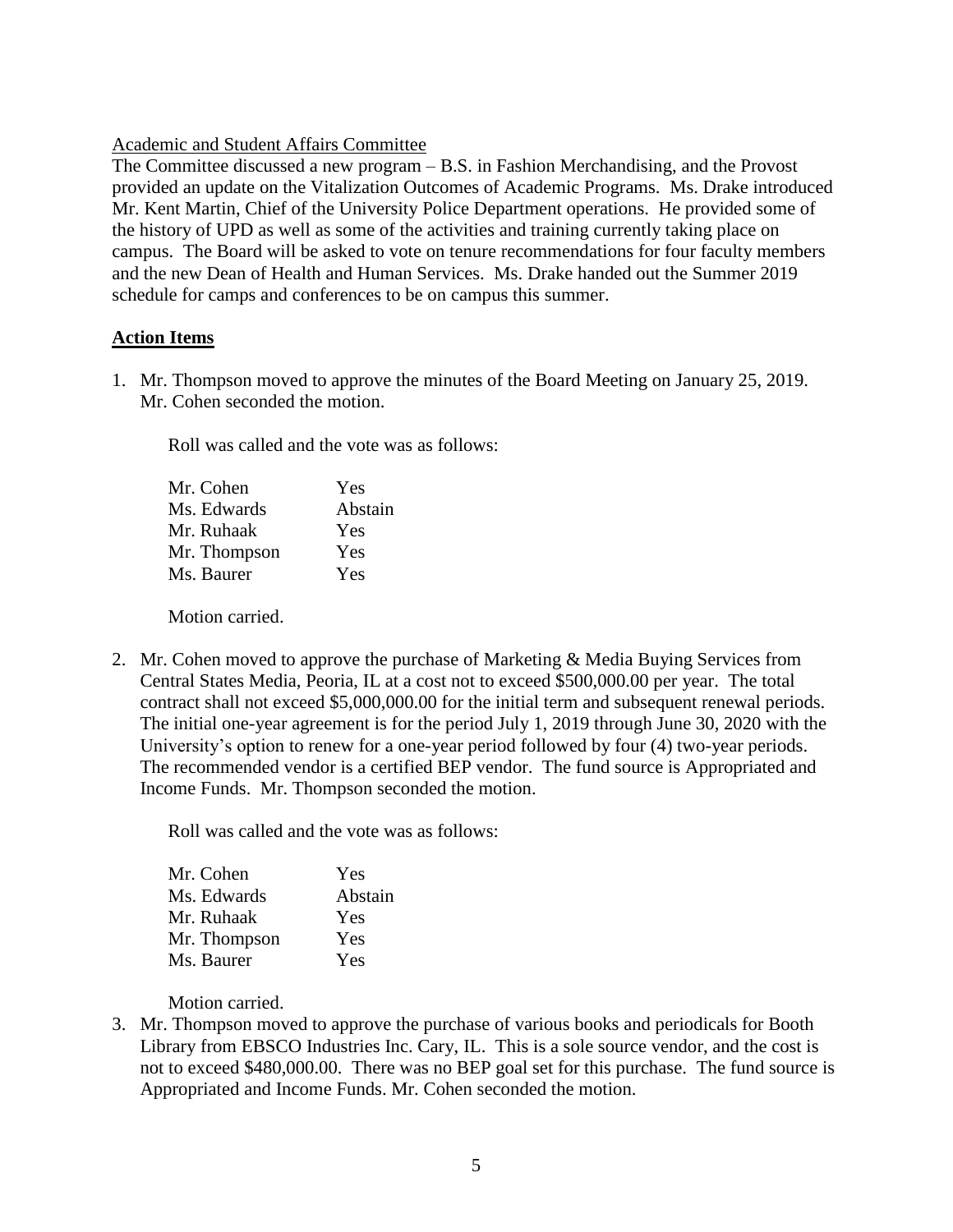Roll was called and the vote was as follows:

| Mr. Cohen    | Yes     |
|--------------|---------|
| Ms. Edwards  | Abstain |
| Mr. Ruhaak   | Yes     |
| Mr. Thompson | Yes     |
| Ms. Baurer   | Yes     |

Motion carried.

4. Mr. Thompson moved to approve the purchase of the License and Maintenance Agreement for Banner from Ellucian Company L.P., Reston, VA at a cost not to exceed \$2,935,766.23, for the period of May 1, 2019 through June 30, 2024. There was no BEP goal set for this purchase, and it is a sole source procurement. The source of funds is the Income Fund and Revenue Bond. Mr. Cohen seconded the motion.

Roll was called and the vote was as follows:

| Yes     |
|---------|
| Abstain |
| Yes     |
| Yes     |
| Yes     |
|         |

Motion carried.

5. Mr. Thompson moved to approve the Group Insurance Reimbursement. Eastern's prorated share of the shortfall, determined by the Illinois Board of Higher Education, is \$1,713,300 to be paid in four installments of \$428,325. The sources of funds are Income and Local Funds. This purchase is mandated by the State of Illinois, and no BEP goal was established for this purchase. Mr. Cohen seconded the motion.

Roll was called and the vote was as follows:

| Mr. Cohen    | Yes     |
|--------------|---------|
| Ms. Edwards  | Abstain |
| Mr. Ruhaak   | Yes     |
| Mr. Thompson | Yes     |
| Ms. Baurer   | Yes     |

Motion carried.

6. Mr. Cohen moved to approve the elevator maintenance and estimated repairs for a five (5) year period beginning July 1, 2019 through June 30, 2024 with an option to renew for an additional five years. The cost of the first five years including the cost of living increases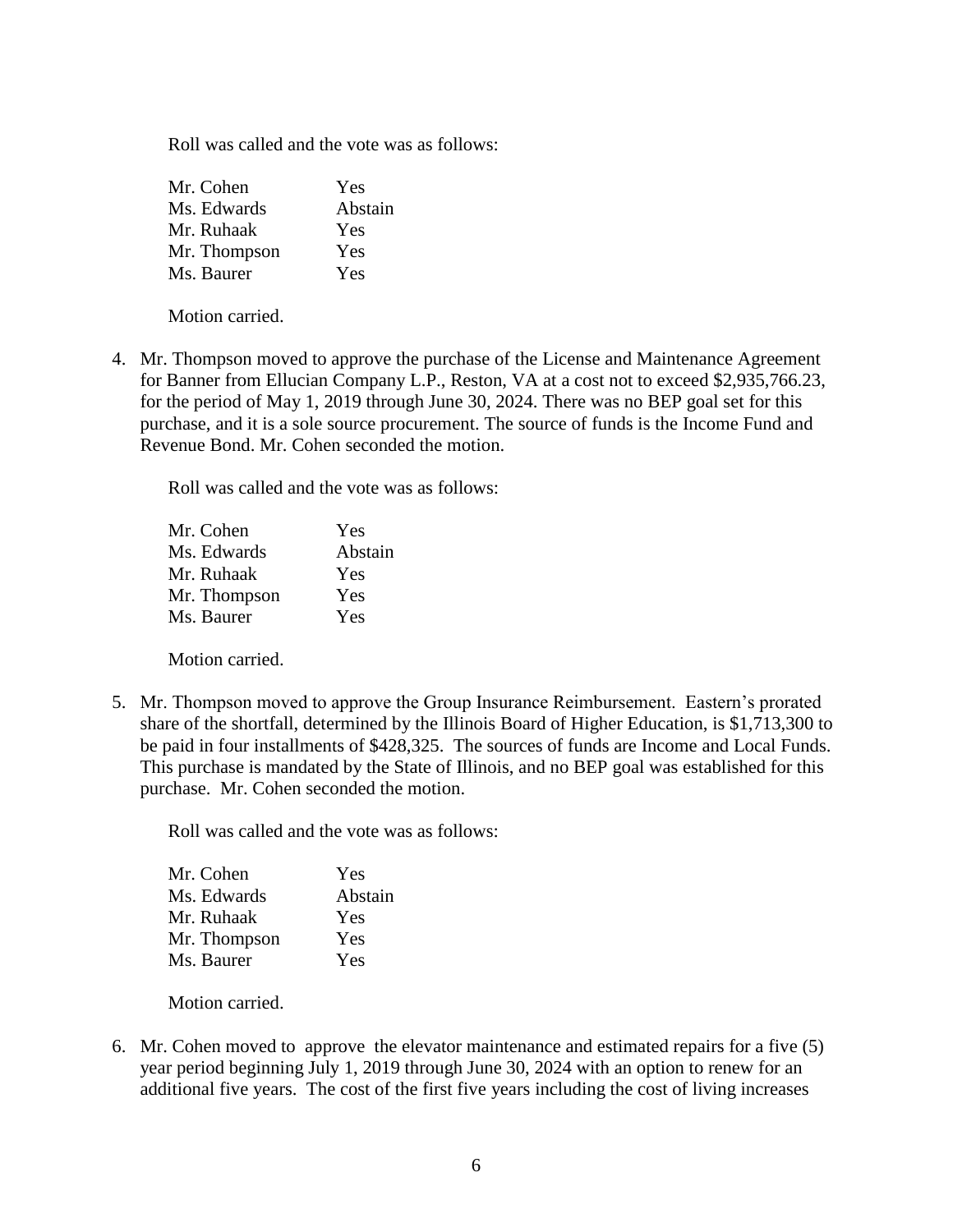and cost of repairs is not expected to exceed \$950,819.36 and the cost of the total term of the contract, including the option period, is not expected to exceed \$2,091,388.00. The recommended vendor is Kone, Inc., Peoria, IL. No BEP goal was set for this purchase. The fund source is Income, Local, Revenue Bond and Foundation Funds. Mr. Thompson seconded the motion.

Roll was called and the vote was as follows:

| Mr. Cohen    | Yes     |
|--------------|---------|
| Ms. Edwards  | Abstain |
| Mr. Ruhaak   | Yes     |
| Mr. Thompson | Yes     |
| Ms. Baurer   | Yes     |
|              |         |

Motion carried.

7. Mr. Cohen moved to approve the purchase of a membership in CARLI and access to several databases for Booth Library from the University of Illinois, CARLI, Champaign, IL. This is a sole source vendor, and the cost is not to exceed \$400,000. The fund source is Appropriated and Income Funds. There was no BEP goal set for this purchase. Mr. Thompson seconded the motion.

Roll was called and the vote was as follows:

| Mr. Cohen    | Yes     |
|--------------|---------|
| Ms. Edwards  | Abstain |
| Mr. Ruhaak   | Yes     |
| Mr. Thompson | Yes     |
| Ms. Baurer   | Yes     |

Motion carried.

- 8. Mr. Thompson moved to approve the awarding of tenure for five candidates effective with the 2019-20 academic year. Ms. Edwards seconded the motion.
	- 1. James R. Barkley
	- 2. Kristin E. Brown
	- 3. Nichole A. Mulvey
	- 4. Yordan S. Yordanov
	- 5. Özlem Ersin

Roll was called and the vote was as follows:

| Ms. Edwards  | Yes |
|--------------|-----|
| Mr. Ruhaak   | Yes |
| Mr. Thompson | Yes |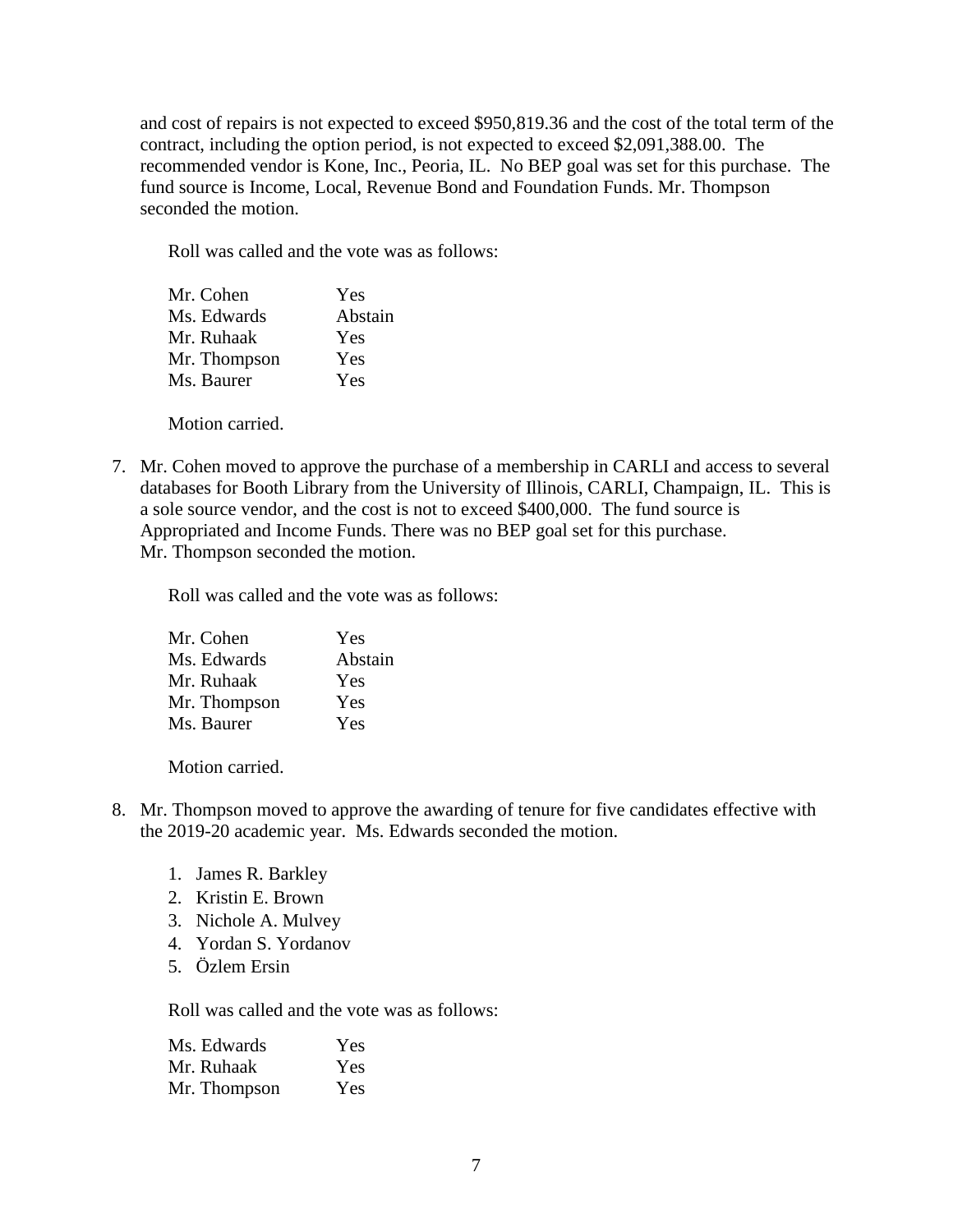Ms. Baurer Yes

Motion carried.

9. Mr. Thompson moved to approve the tuition recommendation for FY20. Mr. Cohen seconded the motion.

## **Proposed FY20 Tuition (Fall 2019, Spring 2020, Summer 2020)**

**Undergraduate** - A student who has not earned the baccalaureate degree will pay the following tuition:

#### **Illinois Resident**

|                                                         | <b>Present</b> | <b>Propose</b> | <b>Increase</b> |
|---------------------------------------------------------|----------------|----------------|-----------------|
| FY20 New Students – Per Semester Hour                   |                | \$302.00       |                 |
| Continuing, Non-guaranteed Students – Per Semester Hour | \$292.00       | \$296.00       | \$4.00          |

Effective FY05, state law (110 ILCS 665/10-120) provides that tuition for new undergraduate Illinois resident students will remain the same for four continuous academic years. The guaranteed tuition rate period is extended for undergraduate degree programs approved by the University for completion in more than four years. The extension is limited to the minimum number of additional semester(s) to complete the program as approved by the University. This list of programs approved by the University for completion in more than four years is maintained by the Provost. In addition, state law limits the tuition increase applied in a continuing resident undergraduate student's fifth and sixth years. Continuing, nonguaranteed students are charged the guaranteed student rate for first fiscal year prior to the current year.

| Previous Resident Rates:                     |          |
|----------------------------------------------|----------|
| FY19 Guaranteed Students – Per Semester Hour | \$296.00 |
| FY18 Guaranteed Students – Per Semester Hour | \$292.00 |
| FY17 Guaranteed Students – Per Semester Hour | \$289.00 |

#### **Non-Resident**

|                                                                                  | <b>Present</b> | <b>Proposed</b>      | <b>Increase</b> |
|----------------------------------------------------------------------------------|----------------|----------------------|-----------------|
| FY20 New Students – Per Semester Hour<br>Continuing Students – Per Semester Hour | \$370.00       | \$378.00<br>\$378.00 | \$8.00          |
| Previous Non-Resident Rates:                                                     |                |                      |                 |
| FY19 Students – Per Semester Hour                                                | \$370.00       |                      |                 |
| FY18 Students – Per Semester Hour                                                | \$365.00       |                      |                 |
| FY17 Students – Per Semester Hour                                                | \$361.00       |                      |                 |

**Graduate -** A post-baccalaureate student will pay the following tuition (regardless of the level of courses in which he/she enrolls):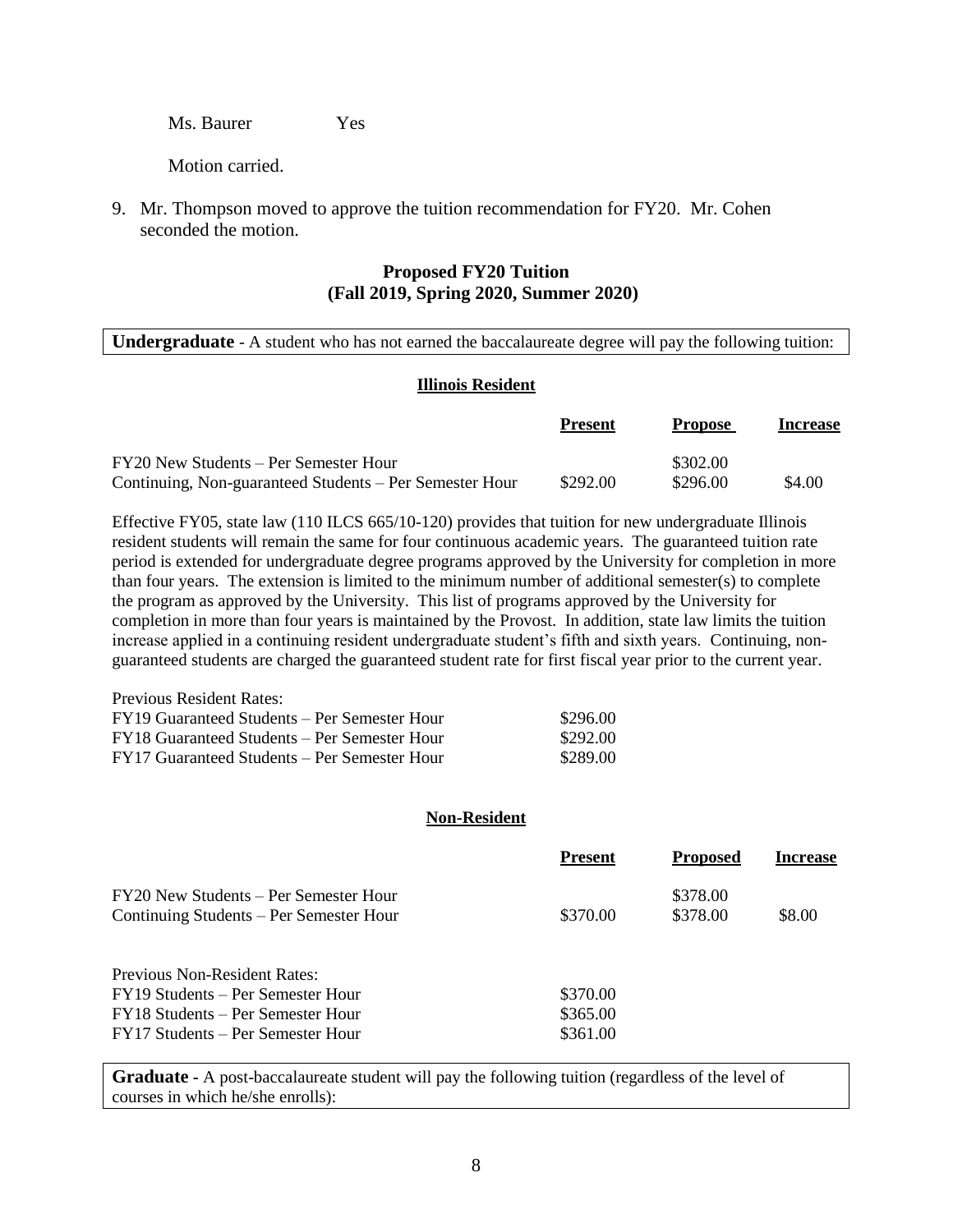#### **Illinois Resident**

|                          | <b>Present</b>      | <b>Proposed</b> | <b>Increase</b> |
|--------------------------|---------------------|-----------------|-----------------|
| <b>Per Semester Hour</b> | \$299.00            | \$306.50        | \$7.50          |
|                          | <b>Non-Resident</b> |                 |                 |
|                          | <b>Present</b>      | <b>Proposed</b> | <b>Increase</b> |
| <b>Per Semester Hour</b> | \$718.00            | \$735.60        | \$17.60         |

Roll was called and the vote was as follows:

| Abstain |
|---------|
|         |
|         |
|         |
|         |

Motion carried.

10. Mr. Cohen moved to approve the new program request for B.S. in Fashion Merchandising & Design. The proposed program is a B.S. in Fashion Merchandising & Design that will replace the Fashion Merchandising and Design (FMD) option in the former Family & Consumer Sciences degree. Mr. Thompson seconded the motion.

Roll was called and the vote was as follows:

| Mr. Cohen    | Yes     |
|--------------|---------|
| Ms. Edwards  | Abstain |
| Mr. Ruhaak   | Yes     |
| Mr. Thompson | Yes     |
| Ms. Baurer   | Yes     |

Motion carried.

11. To allow our new Board members sufficient opportunity to attend the annual election and with the ability to call a special meeting if needed, Mr. Thompson hereby moved that the Board delay its annual election until the June 21, 2019 meeting. Mr. Cohen seconded the motion.

Roll was called and the vote was as follows:

Mr. Cohen Yes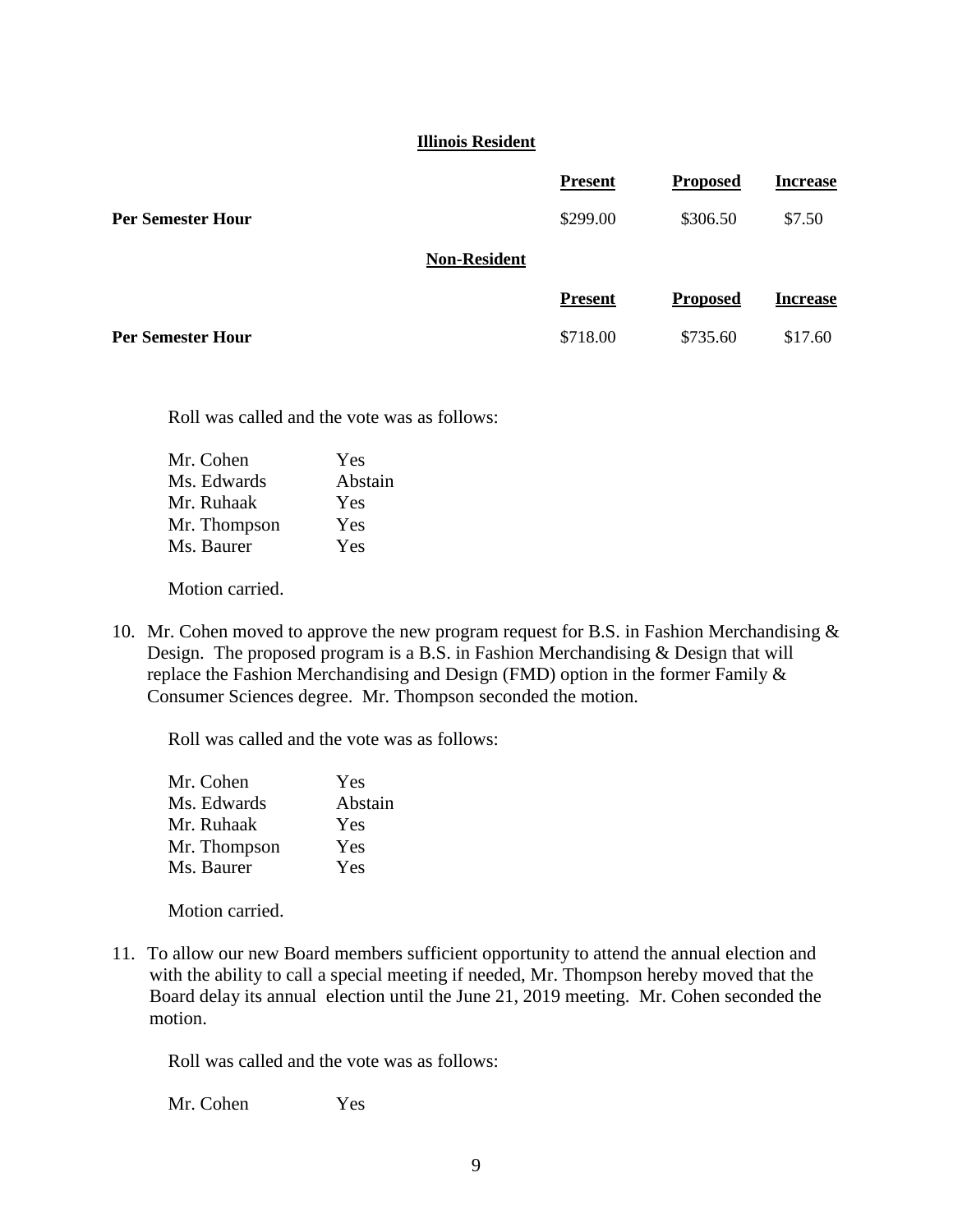| Ms. Edwards  | Abstain |
|--------------|---------|
| Mr. Ruhaak   | Yes     |
| Mr. Thompson | Yes     |
| Ms. Baurer   | Yes     |
|              |         |

Motion carried.

# **Information Items**

# **President's Report**

President Glassman introduced Mr. Edwyn Mitchell, who will graduate in May, is the student commencement speaker for the College of Liberal Arts and Sciences.

Senior Political Science major, Edwyn Mitchell, gave a speech about his experience as both an EIU student and a four-year member of EIU's Competitive Speech Team. Mr. Mitchell is the current president of the speech team, and he has won the National Speech Championship (NSC) tournament in the category of Persuasive Speaking in 2017, 2018, and 2019 – making him a 3 time national champion. Mr. Mitchell gave summaries of each speech and explained that the persuasive speaking category is about describing social problems and creating and implementing viable solutions. After this past NSC tournament at Oakland University in March, the tournament director announced that the Persuasive Speaking National Championship award has been officially named the 'Edwyn Mitchell Award.' Mr. Mitchell ended by thanking President Glassman, Judy Gorrell, his speech coach Sara Gronstal, and the members of the EIU community for reinforcing EIU's culture of unity and connection, pushing him to succeed, and allowing him to find his true identity. Mr. Mitchell will also be representing the College of Liberal Arts and Sciences by giving the student commencement speech at the 6 PM ceremony on May  $4^{\text{th}}$ .

# **Reports from Constituencies**

# Faculty Senate

Todd Bruns, the Chair of Faculty Senate, gave an extensive overview of the past academic year's events and experiences. With the passing of their colleague Dr. Joe Williams and the resignation of Dr. Grant Sterling, the former chair, the senate started off the academic year on a note of sadness. Fortunately, the senate's resilience and unity resulted in an amazing year of triumphs. Faculty Senate has successfully planned and executed a variety of influential initiatives. In addition, they successfully updated their by-laws and Constitution, and they passed a proposal for establishing an EIU Deliberative Think Tank.

# Staff Senate -- No report.

# Student Government

Rebecca Cash, Student Body President, spoke about the key events and gave updates regarding EIU's Student Government Association. The Student Senate has successfully executed multiple events on campus throughout the academic year. In addition, they contributed to the recent senior BBQ to unite and celebrate graduating seniors. Ms. Cash also highlighted the hard work of the current executive board members, and she introduced the new executive board for student senate